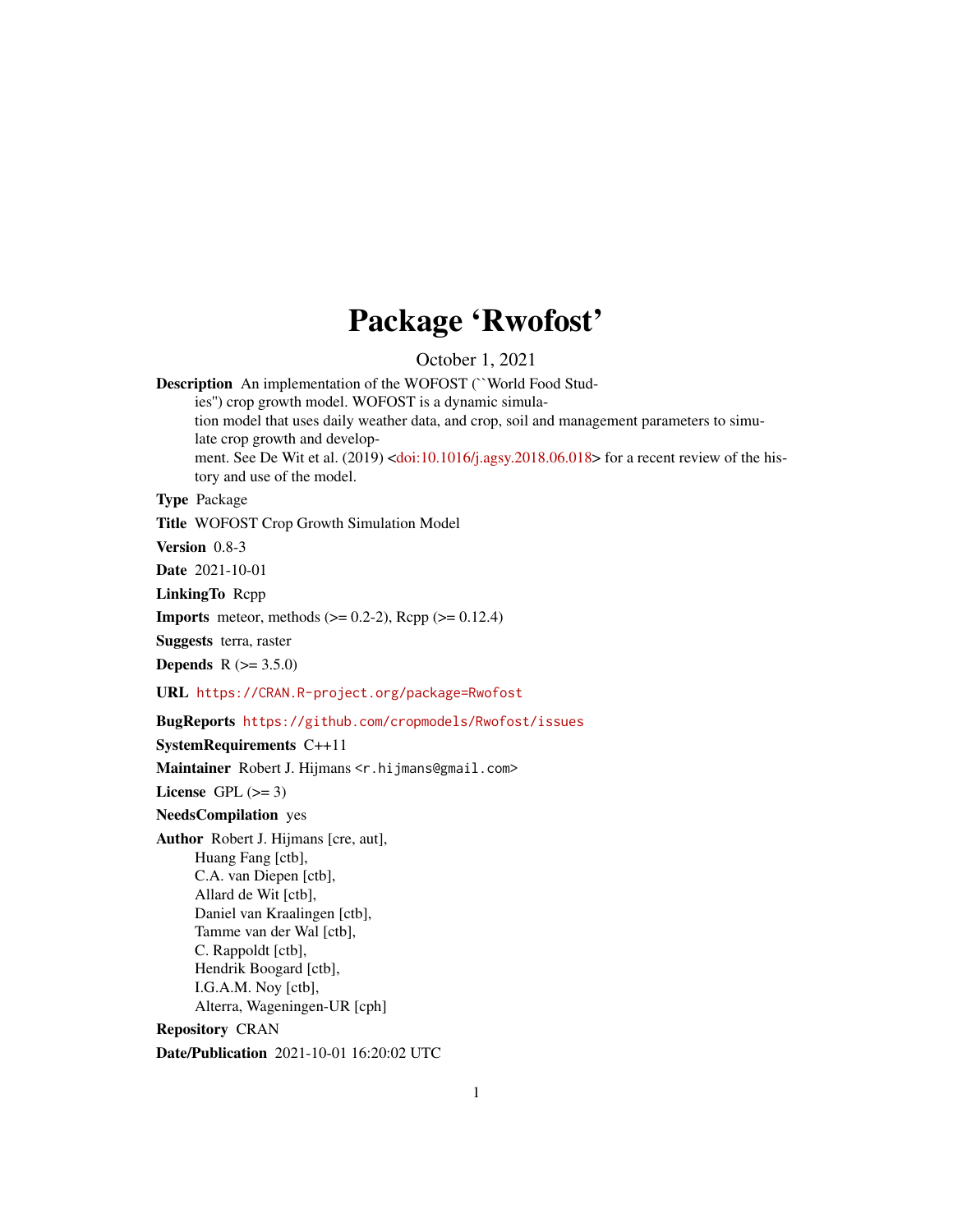### <span id="page-1-0"></span>R topics documented:

| Rwofost-package $\ldots \ldots \ldots \ldots \ldots \ldots \ldots \ldots \ldots \ldots \ldots \ldots \ldots$ |  |  |  |  |  |  |  |  |  |  |  |  |    |
|--------------------------------------------------------------------------------------------------------------|--|--|--|--|--|--|--|--|--|--|--|--|----|
|                                                                                                              |  |  |  |  |  |  |  |  |  |  |  |  |    |
|                                                                                                              |  |  |  |  |  |  |  |  |  |  |  |  |    |
|                                                                                                              |  |  |  |  |  |  |  |  |  |  |  |  |    |
|                                                                                                              |  |  |  |  |  |  |  |  |  |  |  |  |    |
|                                                                                                              |  |  |  |  |  |  |  |  |  |  |  |  |    |
|                                                                                                              |  |  |  |  |  |  |  |  |  |  |  |  |    |
|                                                                                                              |  |  |  |  |  |  |  |  |  |  |  |  |    |
|                                                                                                              |  |  |  |  |  |  |  |  |  |  |  |  | 10 |

Rwofost-package *WOFOST Crop Growth Simulation Model*

#### Description

This package provides an R interface to a C++ implementation of the WOFOST crop growth simulation model.

This is the first release. Please consider this version unstable. It needs more work to simplify its use.

More detailed documentation is also forthcoming, but there is ample general documentation available on-line. The documentation for the FORTRAN version 7.1 is most applicable. For example, [this manual.](https://www.wur.nl/en/show/WOFOST-7.1-User-Manual.htm)

The WOFOST model that this R package uses is written in C++ and it can also be compiled and run as a stand-alone program (see the [github repository.](https://github.com/cropmodels/Rwofost) It was derived from the original FORTRAN implementation. It passes the tests cases developed for the PCSE/python version. This suggests that you safely can use the model for "standard" computation of potential and water-limited production.

predict *Spatial WOFOST model predictions*

#### Description

Make spatial predictions with a WOFOST model. First create a model, then use the model with a SpatDataSet of weather and a SpatRaster of soil properties to make spatial predictions.

#### Usage

```
## S4 method for signature 'Rcpp_WofostModel'
predict(object, weather, mstart, soilindex=NULL,
     soils=NULL, filename="", overwrite=FALSE, ...)
```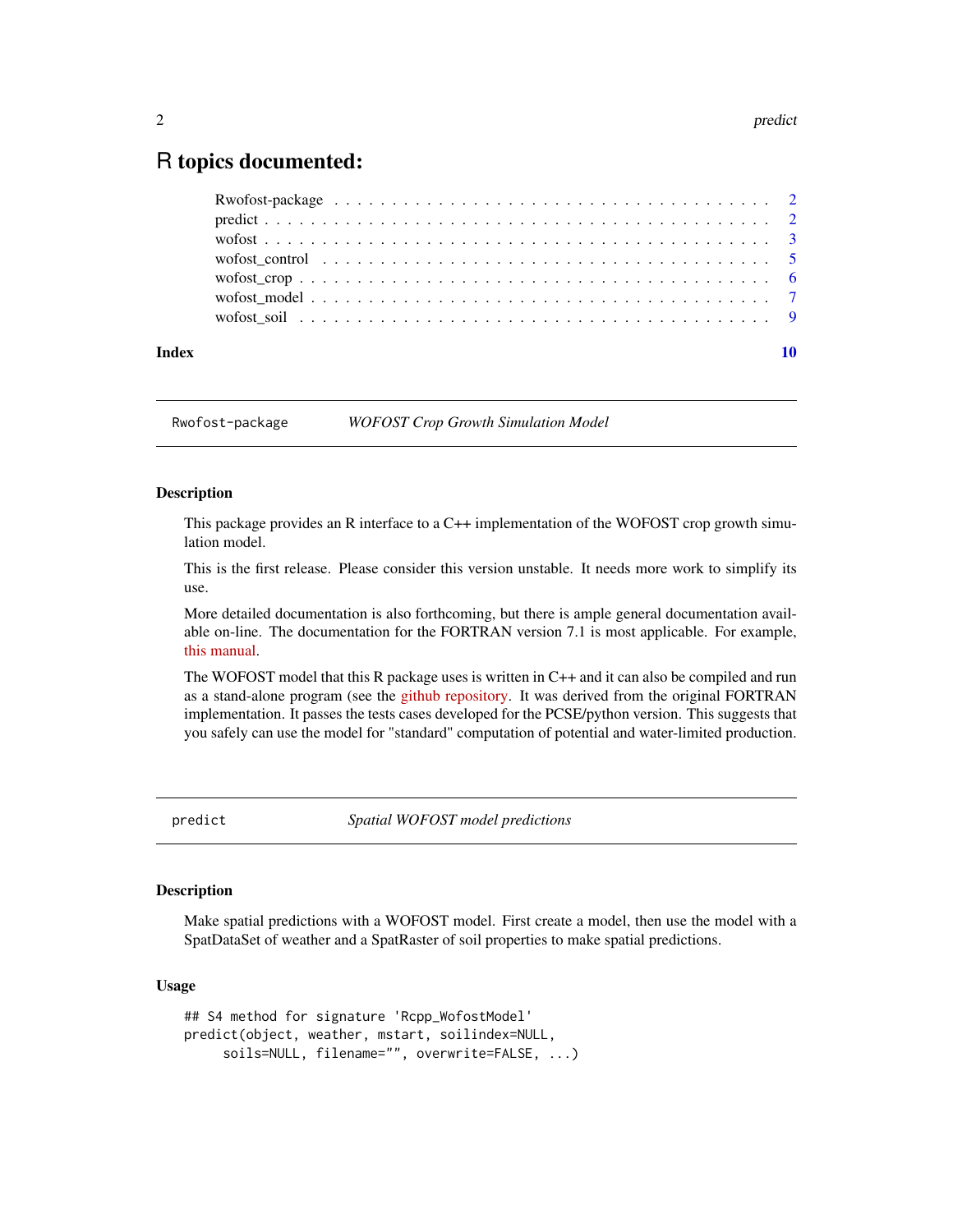#### <span id="page-2-0"></span> $w$ ofost $3$

#### Arguments

| object    | WOFOST model                                                                                                                                                             |  |  |  |  |
|-----------|--------------------------------------------------------------------------------------------------------------------------------------------------------------------------|--|--|--|--|
| weather   | SpatRasterDataset with weather data. The must be six sub-datasets with daily<br>weather data for the same days and these names: tmin, tmax, prec, srad, wind<br>and vapr |  |  |  |  |
| mstart    | dates to start the model                                                                                                                                                 |  |  |  |  |
| soilindex | SpatRaster, postive integer with the ID for the soil type to use                                                                                                         |  |  |  |  |
| soils     | list of worfost soil types                                                                                                                                               |  |  |  |  |
| filename  | character. Output filename. Optional                                                                                                                                     |  |  |  |  |
| overwrite | logical. If TRUE, filename is overwritten                                                                                                                                |  |  |  |  |
| $\ddotsc$ | list. Options for writing files as in writeRaster                                                                                                                        |  |  |  |  |
|           |                                                                                                                                                                          |  |  |  |  |

#### Value

**SpatRaster** 

<span id="page-2-1"></span>wofost *WOFOST crop growth model*

#### Description

Run the WOFOST crop growth model. Through this interface, you provide weather data, and crop, soil and control parameters to run the model once. For multiple runs it might be preferable to use [wofost\\_model](#page-6-1) instead.

#### Usage

wofost(crop, weather, soil, control)

#### Arguments

| crop    | list. Crop parameters        |
|---------|------------------------------|
| weather | data.frame with weather data |
| soil    | list. Soil parameters        |
| control | list. Model control options  |

#### Details

The weather data must be passed as a data.frame with the following variables and units.

| variable | description           | class / unit   |
|----------|-----------------------|----------------|
| date     | "Date" class variable | $\sim$         |
| srad     | Solar radiation       | $kJ$ m-2 day-1 |
| tmin     | Minimum temperature   | degrees C      |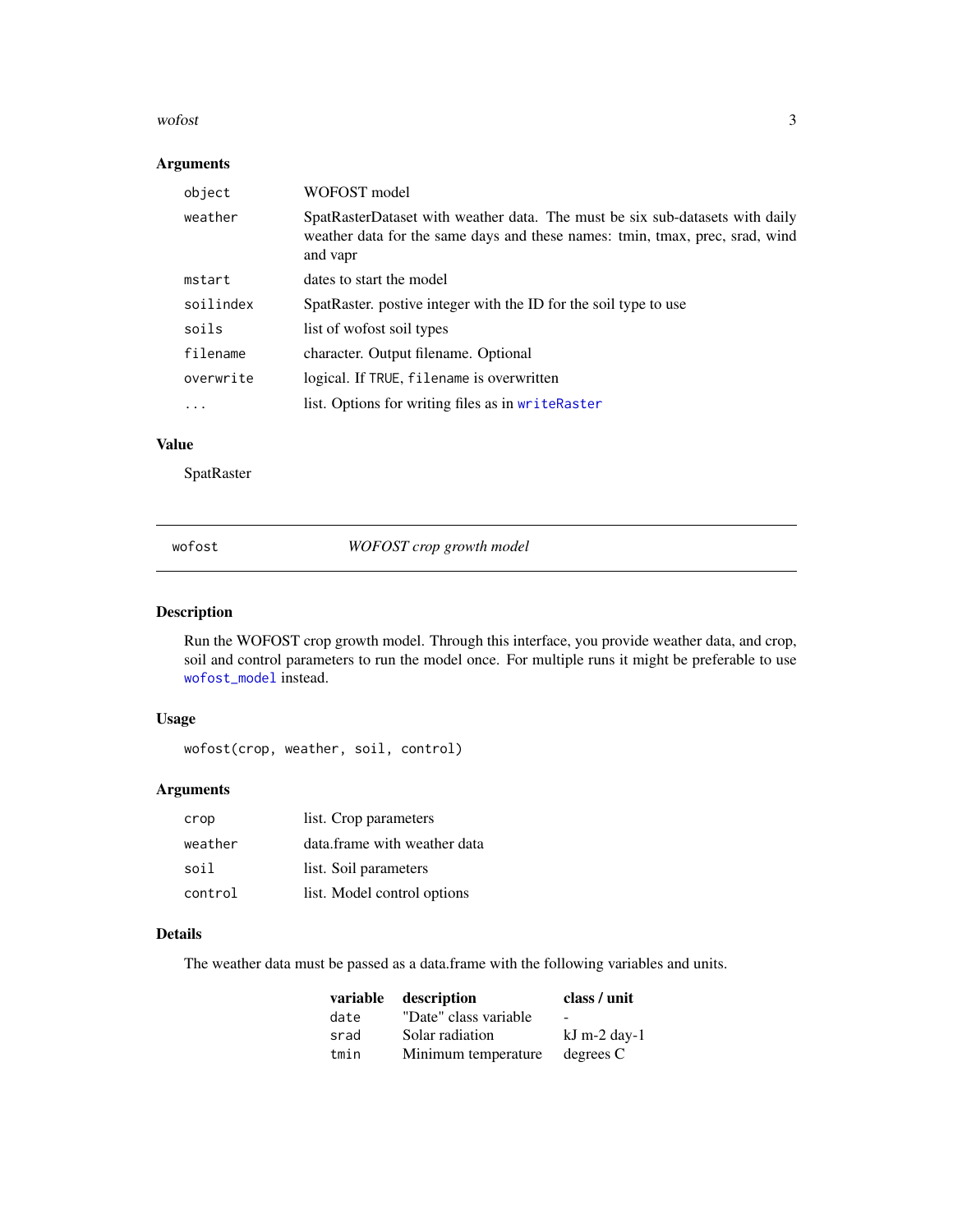<span id="page-3-0"></span>4 wofost

| tmax | Maximum temperature | degrees C  |
|------|---------------------|------------|
| vapr | Vapor pressure      | kPa        |
| wind | Wind speed          | $m s-1$    |
| prec | Precipitation       | $mm$ day-1 |

Note that there should not be any time gaps between the days in the data.frame

#### Value

matrix

#### References

Van Diepen, C.A., J. Wolf, and H van Keulen, 1989. WOFOST: a simulation model of crop production. Soil Use and Management, 5: 16-24

Van Keulen, H. and J. Wolf, 1986. Modelling of agricultural production : weather, soils and crops. <http://edepot.wur.nl/168025>

#### See Also

[wofost\\_model](#page-6-1)

```
# weather data
f <- system.file("extdata/Netherlands_Swifterbant.csv", package="meteor")
w \leftarrow \text{read.csv}(f)w$date <- as.Date(w$date)
head(w)
# crop and soil parameters
crop <- wofost_crop("barley")
soil <- wofost_soil("ec1")
# "control" parameters
contr <- wofost_control()
contr$modelstart <- as.Date("1980-02-06")
contr$latitude=52.57
contr$elevation=50
# run model
d <- wofost(crop, w, soil, contr)
# output
head(d)
tail(d)
plot(d[,"step"], d[, "LAI"])
```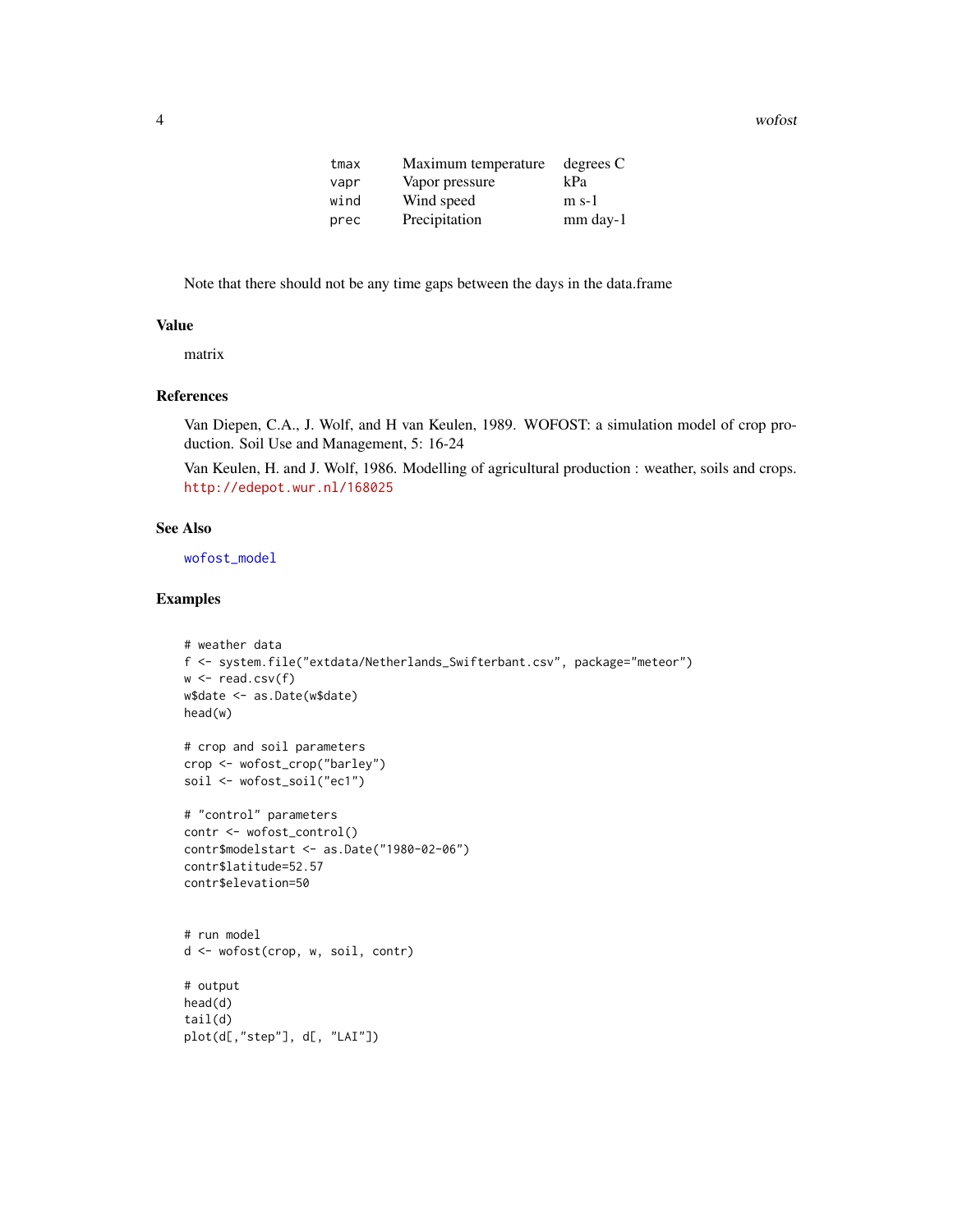#### <span id="page-4-0"></span>wofost\_control 5

```
## Another example
crop <- wofost_crop("rapeseed_1001")
soil <- wofost_soil("soil_5")
contr$modelstart <- as.Date("1977-01-01")
rp <- wofost(crop, w, soil, contr)
plot(rp[,"step"], rp[, "LAI"])
# yield
plot(rp[, 1], rp[,"WSO"])
## water limited
contr$water_limited <- TRUE
contr$modelstart <- as.Date("1985-01-01")
crop <- wofost_crop("maize_1")
f <- system.file("extdata/Philippines_IRRI.csv", package="meteor")
wth <- read.csv(f)
wth$date <- as.Date(wth$date)
contr$elevation <- 21
contr$latitude <- 14.18
ma <- wofost(crop, wth, soil, contr)
plot(ma[,"step"], ma[, "LAI"])
```
wofost\_control *WOFOST control parameters*

#### Description

This functions returns a list of "control" parameters to run the WOFOST model. Either a default list, or from a file. See this manual <https://www.wur.nl/en/show/WOFOST-7.1-User-Manual.htm> for the interpretation of the parameters.

#### Usage

```
wofost_control(filename='')
```
#### Arguments

filename character. Filename

#### Value

list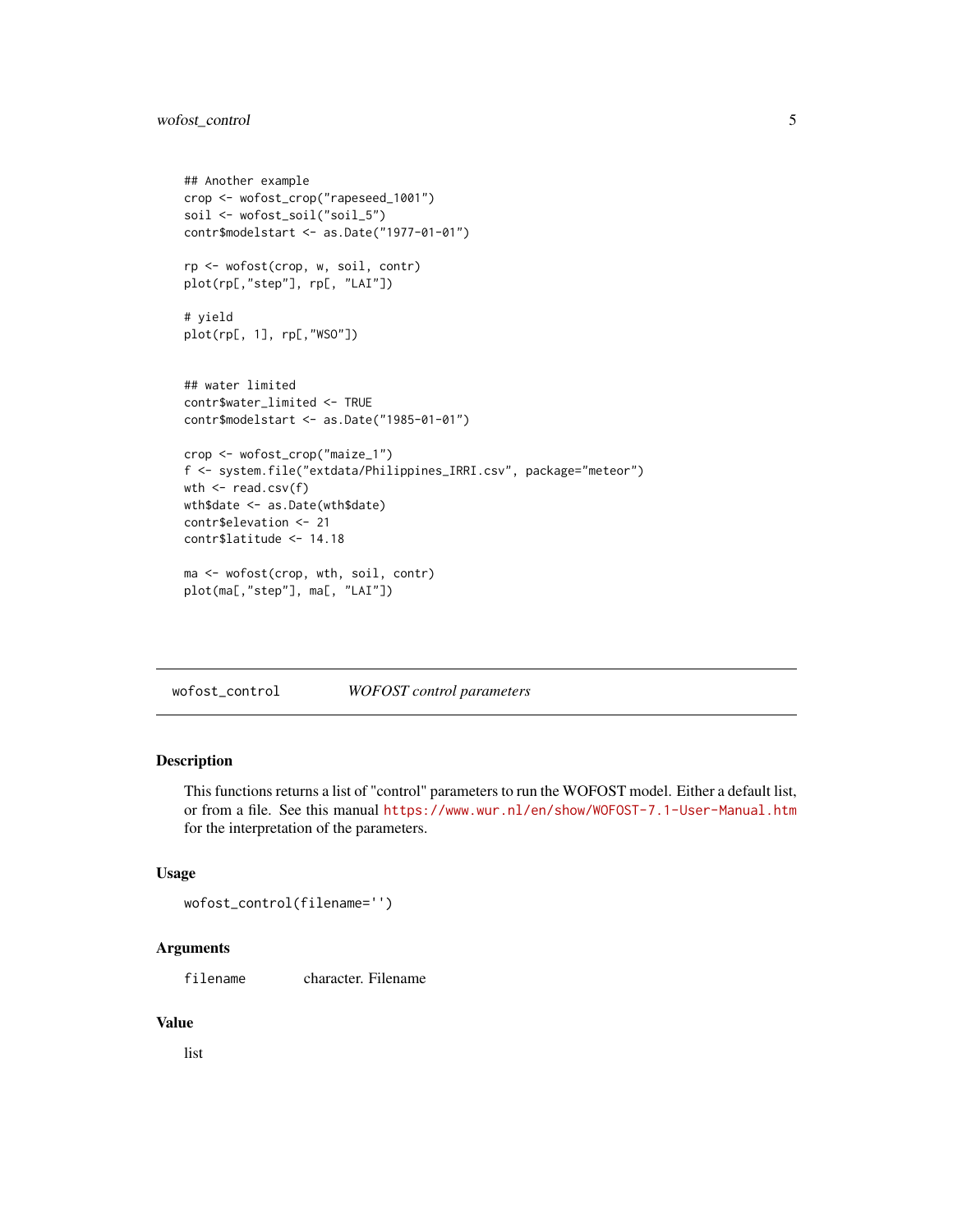#### See Also

[wofost](#page-2-1)

#### Examples

```
contr <- wofost_control()
str(contr)
```
wofost\_crop *WOFOST crop parameters*

#### Description

This function returns a list of crop parameters for the WOFOST model. See this manual [https:](https://www.wur.nl/en/show/WOFOST-7.1-User-Manual.htm) [//www.wur.nl/en/show/WOFOST-7.1-User-Manual.htm](https://www.wur.nl/en/show/WOFOST-7.1-User-Manual.htm) for their interpretation.

#### Usage

```
wofost_crop(name="", describe=FALSE)
```
#### Arguments

| name     | character. Either the name of a crop that comes with the package (see examples) |
|----------|---------------------------------------------------------------------------------|
|          | or a filename of a similarly formatted file                                     |
| describe | logical. If TRUE avaialble metadata is printed                                  |

#### Value

list

#### References

van Heemst

#### See Also

[wofost](#page-2-1)

```
wofost_crop('')
crop <- wofost_crop('barley')
str(crop)
```
<span id="page-5-0"></span>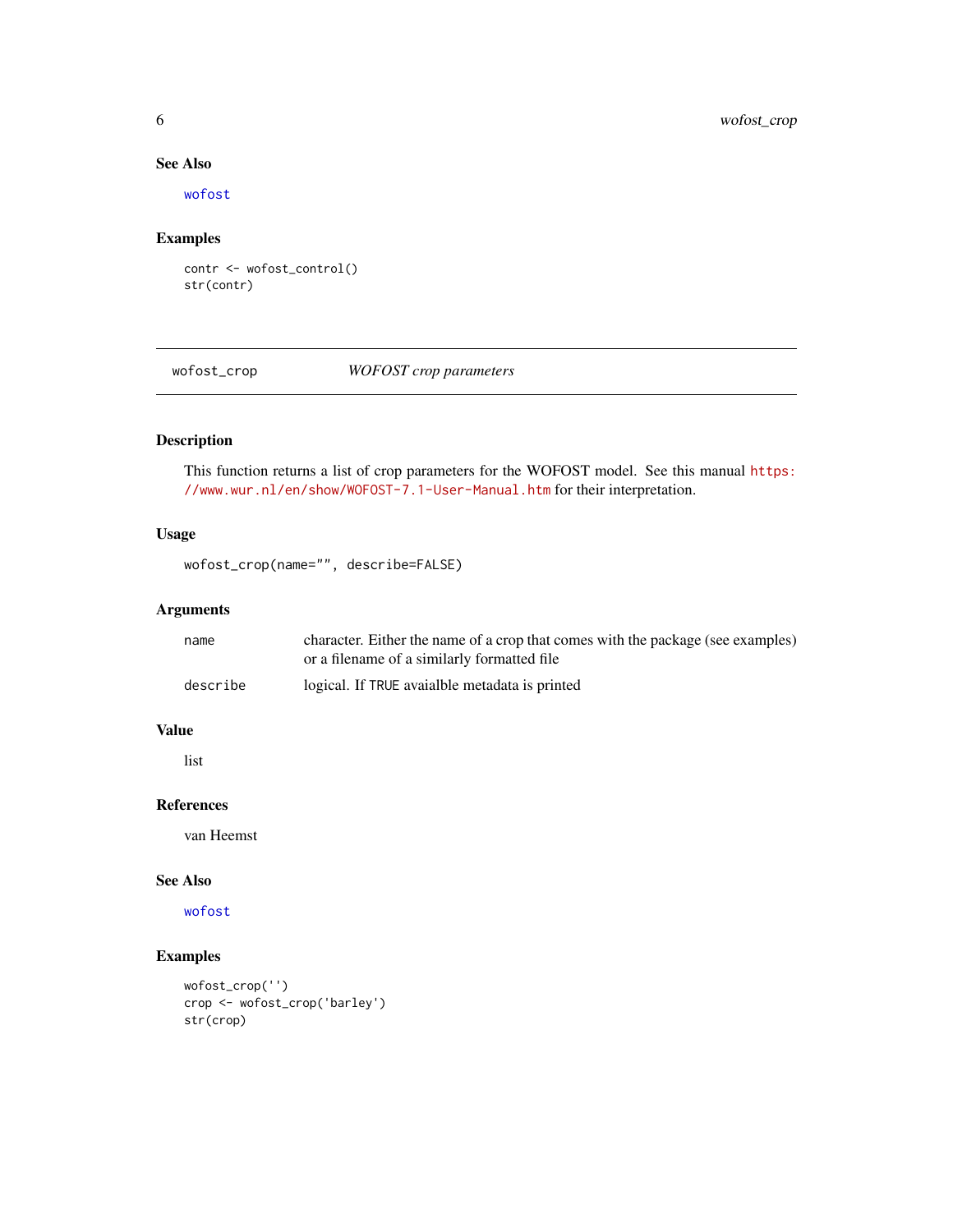<span id="page-6-1"></span><span id="page-6-0"></span>

#### Description

Create a WOFOST crop growth model object. Trhough this interface, you first create a model object and then you run it. The advantage is that you can easily change single parameters of the model and run the model again.

#### Usage

```
wofost_model(crop, weather, soil, control)
run(x, \ldots)crop(x) <- value
soil(x) <- value
control(x) \leq valueweather(x) <- value
force(x) <- value
```
#### Arguments

| crop         | list. Crop parameters                                                                                                                                                                                                          |
|--------------|--------------------------------------------------------------------------------------------------------------------------------------------------------------------------------------------------------------------------------|
| weather      | data frame with weather data. See Details                                                                                                                                                                                      |
| soil         | list. Soil parameters                                                                                                                                                                                                          |
| control      | list. Model control options                                                                                                                                                                                                    |
| value        | crop, weather, soil, or control data, as above; or a data.frame for "force"                                                                                                                                                    |
| $\mathsf{x}$ | WOFOST model                                                                                                                                                                                                                   |
| $\cdot$      | additiontal arguments. stopError(logica). If an error occurs and stopError<br>is TRUE, and error message is given. Otherwise, a warning is given and some<br>simulation data (up till when the error occurred) may be returned |

#### Details

The weather data must be passed as a data.frame with the following variables and units.

| variable | description           | class / unit   |
|----------|-----------------------|----------------|
| date     | "Date" class variable |                |
| srad     | Solar radiation       | $kJ$ m-2 day-1 |
| tmin     | Minimum temperature   | degrees C      |
| tmax     | Maximum temperature   | degrees C      |
| vapr     | Vapor pressure        | kPa            |
| wind     | Wind speed            | $m$ s-1        |
| prec     | Precipitation         | mm day-1       |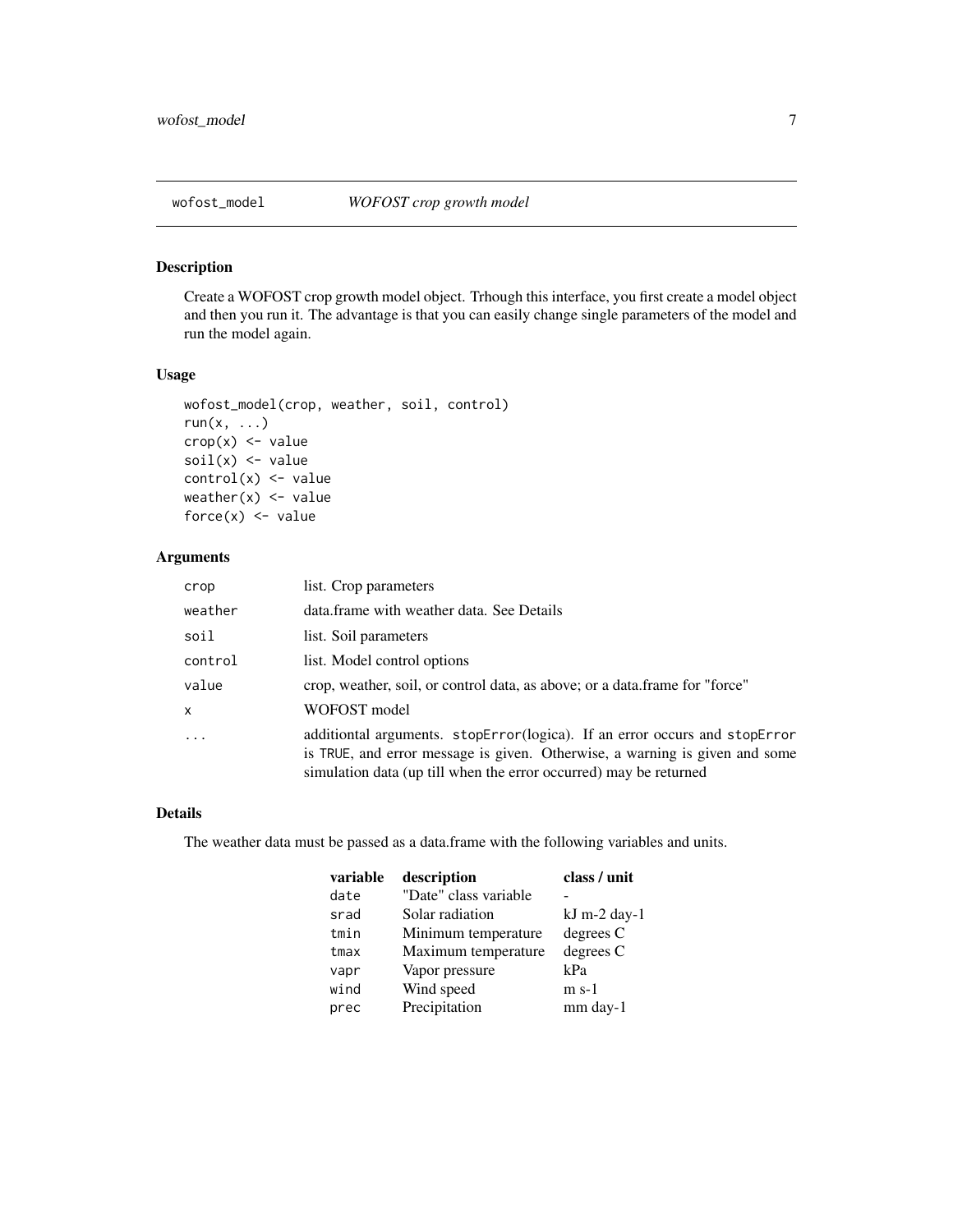Note that there should not be any time gaps between the days in the data.frame

#### Value

WofostModel object

#### References

Van Diepen, C.A., J. Wolf, and H van Keulen, 1989. WOFOST: a simulation model of crop production. Soil Use and Management, 5: 16-24

Van Keulen, H. and J. Wolf, 1986. Modelling of agricultural production : weather, soils and crops. <http://edepot.wur.nl/168025>

```
# weather data
f <- system.file("extdata/Netherlands_Swifterbant.csv", package="meteor")
w \leftarrow \text{read.csv}(f)w$date <- as.Date(w$date)
crop <- wofost_crop("barley")
soil <- wofost_soil("ec1")
contr <- wofost_control()
contr$modelstart <- as.Date("1980-02-06")
contr$latitude=52.57
contr$elevation=50
# create model
m <- wofost_model(crop, w, soil, contr)
# run model
x < -run(m)plot(x[,"date"], x[, "LAI"], cex=.5)
# make a change
m$control$modelstart = as.Date("1980-02-20")
# run model again
y \le -run(m)lines(y[,"date"], y[, "LAI"], col="red")
# change the crop
crop(m) <- wofost_crop("potato_704")
p \leftarrow run(m)lines(p[,"date"], p[, "LAI"], col="blue")
```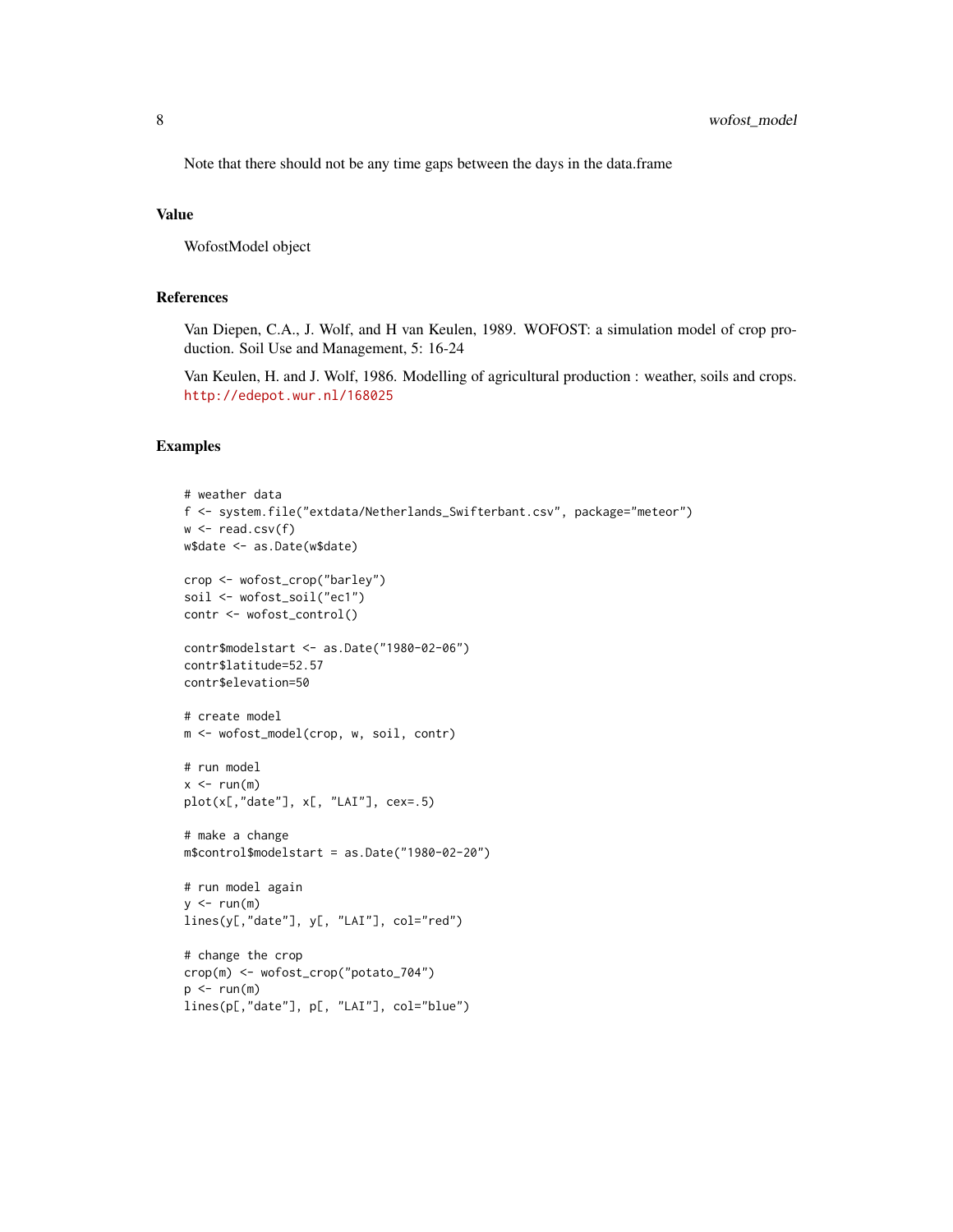<span id="page-8-0"></span>

#### Description

This function returns a list with soil parameters for the WOFOST model. See this manual [https:](https://www.wur.nl/en/show/WOFOST-7.1-User-Manual.htm) [//www.wur.nl/en/show/WOFOST-7.1-User-Manual.htm](https://www.wur.nl/en/show/WOFOST-7.1-User-Manual.htm) for their interpretation.

#### Usage

wofost\_soil(name='')

#### Arguments

name character. Either the name of a soil that comes with the package (see examples) or a filename of a similarly formatted file

#### Value

list

#### See Also

[wofost](#page-2-1)

```
wofost_soil('')
soil <- wofost_soil('ec1')
str(soil)
```